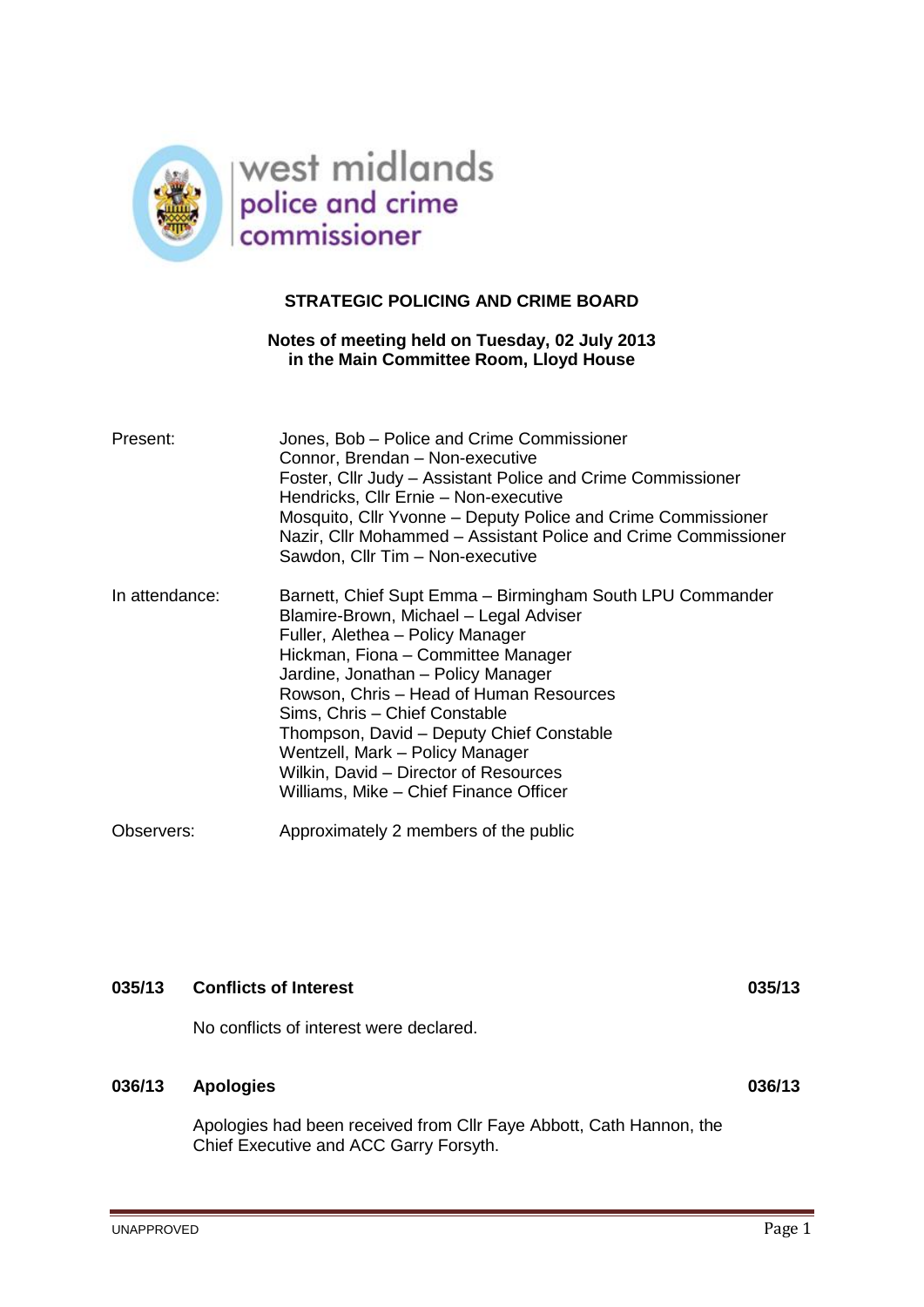## **037/13 Notes of the Last Meeting 037/13**

The Board approved the notes of:

- a) the meeting held on 11 June 2013 in public
- b) the meeting held on 11 June 2013 in private

#### **038/13 Public Questions 038/13**

No questions from the public had been received.

## **039/13 Finance: Revenue and Capital Monitoring – May 2013 039/13**

The Chief Finance Officer and the Director of Resources introduced the report which provided the revenue and capital monitoring position as at May 2013.

The Board considered the report and during the discussion noted:

- The Home Secretary had written to firm up the funding position  $\bullet$ for 2013-14 at a national level.
- The actual cash reduction in total policing grant was 3.3% in  $\bullet$ 2014-15 and 3.2% in 2015-16.
- The requirement for the West Midlands Police to make savings  $\bullet$ of £126m over four years was now more likely to be £152m over five years.
- The Office of Budget Management referred to an average rise in council tax of 2.9%. To raise the sums set out in the Home Office assumptions the West Midlands Police would need to increase the precept by 15%. However, the Commissioner wished to assure the public that he was committed to keeping the precept as low as possible and did not wish to raise it by more than inflation. **ACTION The Commissioner would issue a press release on the matter of the precept and his response to the funding announcement more generally.** *A press release was issued on 2 July 2013 and can be found on the Commissioner's website [www.westmidlands-pcc.gov.uk](http://www.westmidlands-pcc.gov.uk/)*
- The overall financial position meant that the point at which a review of the Pension Regulation A19 was likely to be later than expected.
- Restarting recruitment of police officers was one of the highest priorities. It could only be done when the financial position could support it. This was unlikely to be before 2014-15. In the meantime, the Force was looking at how it would recruit when the time was right because there had been many changes in this area such as pre-entry training.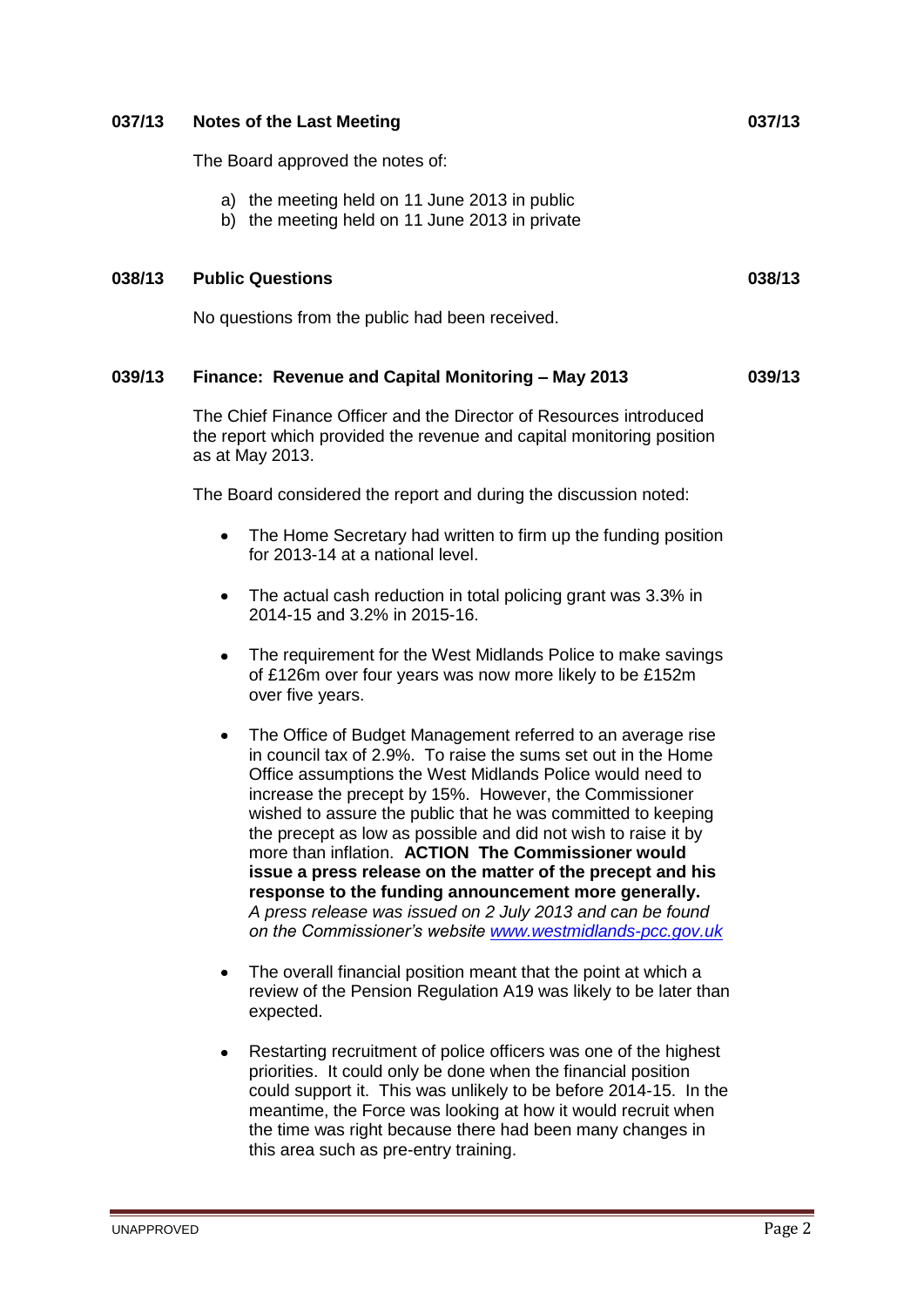- $\bullet$ Whatever the position with A19 and recruitment (which needed to be decoupled financially and legally), the Force would inevitably be a smaller organisation than it had been before the period of austerity began.
- **ACTION The Commissioner and the Chief Constable would discuss the financial situation in more detail in September.** *A meeting has been scheduled for 9 September and will include the Chief Executive, Chief Finance Officer and Director of Resources.*

The Commissioner commended officers on the excellent control of the budget.

#### **040/13 Performance against the 2013-14 Milestones and Deliverable in the Police and Crime Plan 040/13**

The Deputy Chief Constable introduced the report which outlined performance against the milestones and deliverables set out in the 2013/14 Police and Crime Plan.

The Board considered the report and noted:

- A number of sections of the report were addressed in the separate report on the agenda from the ACC Local Policing and Service Improvement.
- It was not possible to report in detail in a public paper on  $\bullet$ counter terrorism performance. However, it was important to assure the public that the Force's counter terrorism activities were being scrutinised, carried out within the law and with the sole purpose of ensuring public safety.There was a good news story, for example, in the recent terrorism trials that could perhaps be promoted. **ACTION The Deputy Commissioner would discuss with the Force how she might promote the good work of the Counter Terrorism Unit in ensuring public safety.** In the meantime, the public should take assurance from the fact that counter terrorism activities were scrutinised at a national level by a board led by a government minister with three police and crime commissioners present.
- As noted at the last meeting, it was important to monitor the marginal increase in total recorded crime.

The Commissioner congratulated the Force on its performance, particularly the work of the Economic Crime Unit.

# **041/13 Human Resources Department Update 041/13**

The Head of Human Resources introduced the report which provided information on the structure and activities of the Force's Corporate Human Resources function.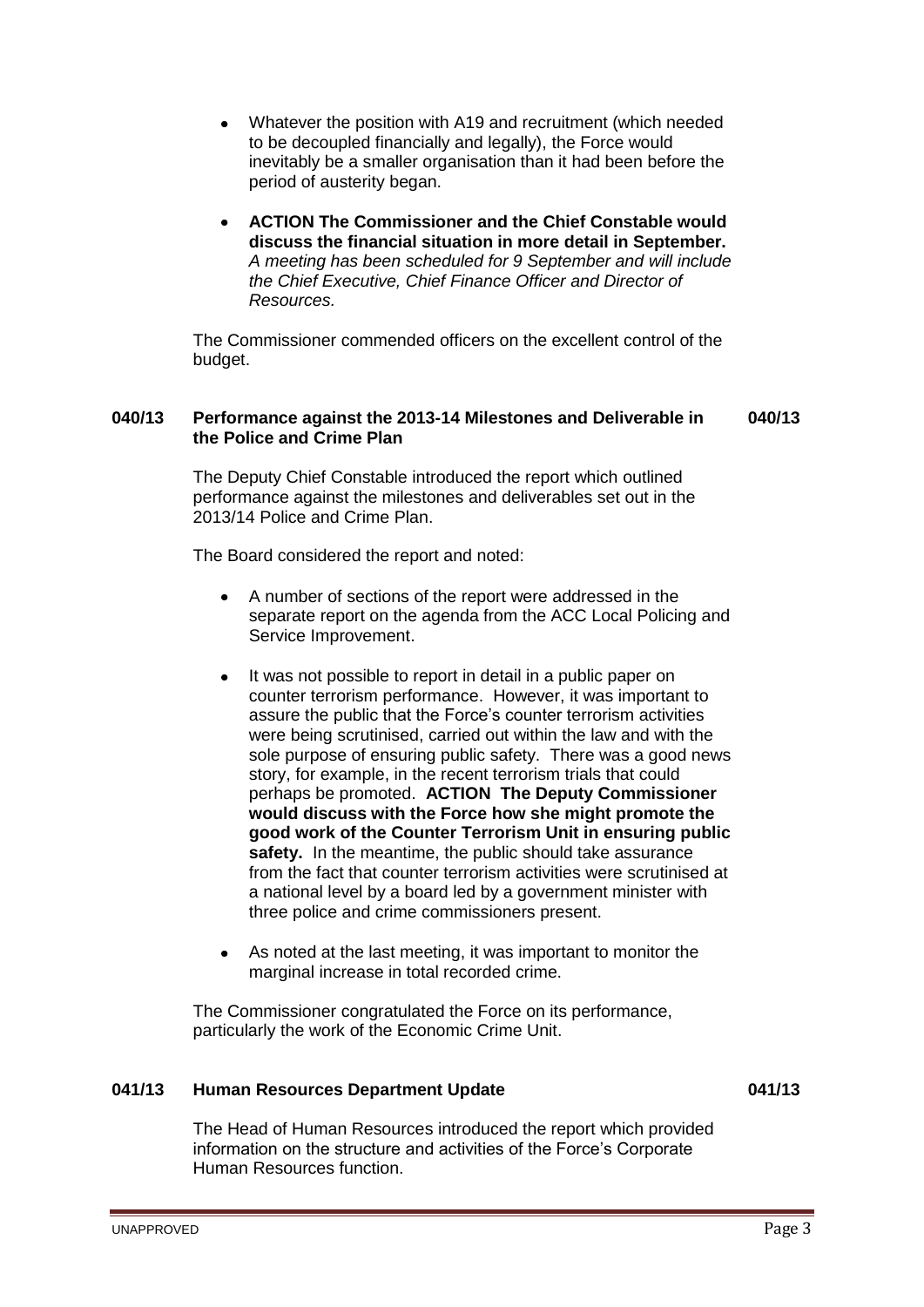The Board considered the reported and during the discussion noted:

- The Force was running a joint assessment centre this month  $\bullet$ with British Transport Police to recruit PCSOs for the safer travel team.
- Some LPUs were below their establishment on Specials and the Force would aim to address this when recruiting.
- The recruitment of PCSOs and Specials would be across the  $\bullet$ whole range of ages.
- 70 police officers would be released for other duties once the contact hubs were up and running.
- Attendance figures were broadly comparable with other areas of the public sector but the Force was actively working on how to improve performance in this area. Reasons for absence could be broken down by categories such as stress.
- The HR department was involved in the Stage 2 Transfer process, particularly around timelines and the consultation process.
- The Force was in the process of seconding an officer to support the work that it was doing in respect of BME police officers and staff. As agreed at the previous meeting, the Force would provide a report at the September meeting outlining its initiatives in this area.
- The Force had provided guidance on the fitness test on its intranet. If a participant were to fail the test, the emphasis would be on supporting them to improve their fitness levels in order to re-take and successfully pass the test. If improvement were not made, then continued failure might result in formal action under the unsatisfactory performance procedures.

The Commissioner commended the Force on the collaborative work it was doing with Birmingham City Council and the Fire Service.

# **042/13 ACC Local Policing and Service Improvement Portfolio Update 042/13**

Chief Supt Emma Barnett, on behalf of ACC Forsyth, introduced the report which provided an overview of the portfolio of the ACC Local Policing and Service Improvement.

The Board considered the report and the discussion focused on:

## **Integrated Offender Management (IOM)**

The Board considered that the re-offending figures were very encouraging and it was delighted to see that all seven of the West Midlands local authority areas featured in the top 21 nationally.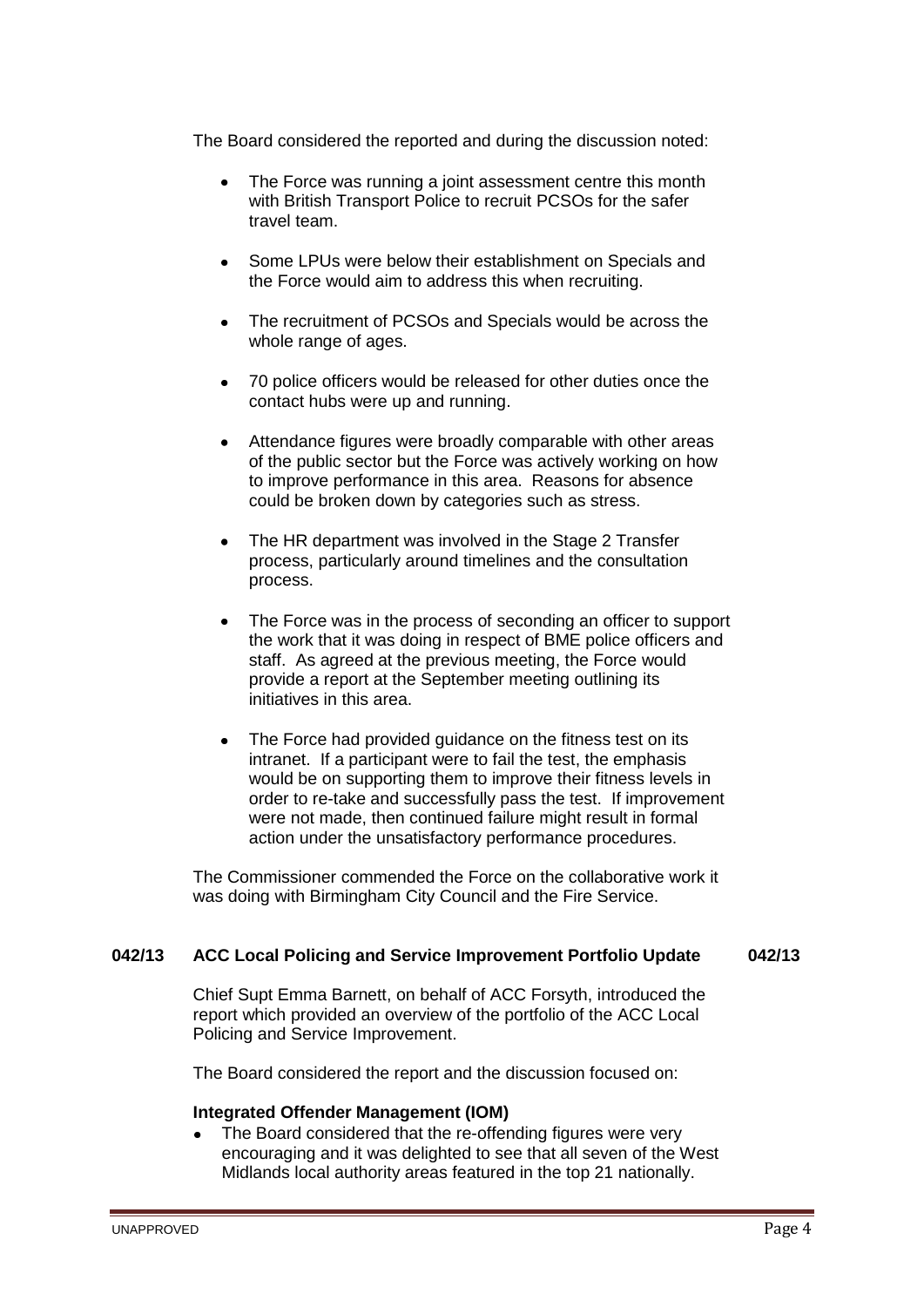- The Board drew the Force's attention to the Commissioner's recent  $\bullet$ mental health summit. There might be issues emerging from that which might have relevance to IOM.
- The discussion about mental health prompted the Chief Finance  $\bullet$ Officer to declare an interest as he was a non-executive director of a mental health provider in the West Midlands.
- The discussion about mental health also prompted the Commissioner to mention the community psychiatric nurse pilot in Smethwick which was about to come to an end. An evaluation report would be produced by the health service and was eagerly awaited.
- The Board suggested that it might be useful to give some publicity  $\bullet$ to IOM at the Commissioner's forthcoming criminal justice summit.

# **Single patrolling**

The Board noted that single patrolling was now embedded in the Force. The Force took a risk-based approach to single patrolling and where it was not appropriate it would not be used. It was always subject to review.

# **Force contact - 5Ci**

The Board expressed an interest in having a more detailed overview of the 5Ci project at a future meeting. The Chief Constable agreed that it would be a timely way of putting some of this work in the public domain. **ACTION The Force would provide a report in the autumn.**

*The item has been added to the work plan for the October meeting.*

## **043/13 Deputy Chief Constable Portfolio Update 043/13**

The Deputy Chief Constable introduced the report which provided an update on his portfolio.

The Board considered the report and noted the following.

- The Force would be doing some work to communicate a  $\bullet$ restatement of the progress of the change process.
- **ACTION A civil litigation update would be provided in the**   $\bullet$ **next report which was scheduled for the November meeting.**

*A note has been made to include the information in the next report.*

The Deputy Chief Constable would ensure that the Force Corporate Communications department was more involved in the ICT projects such as mobile access.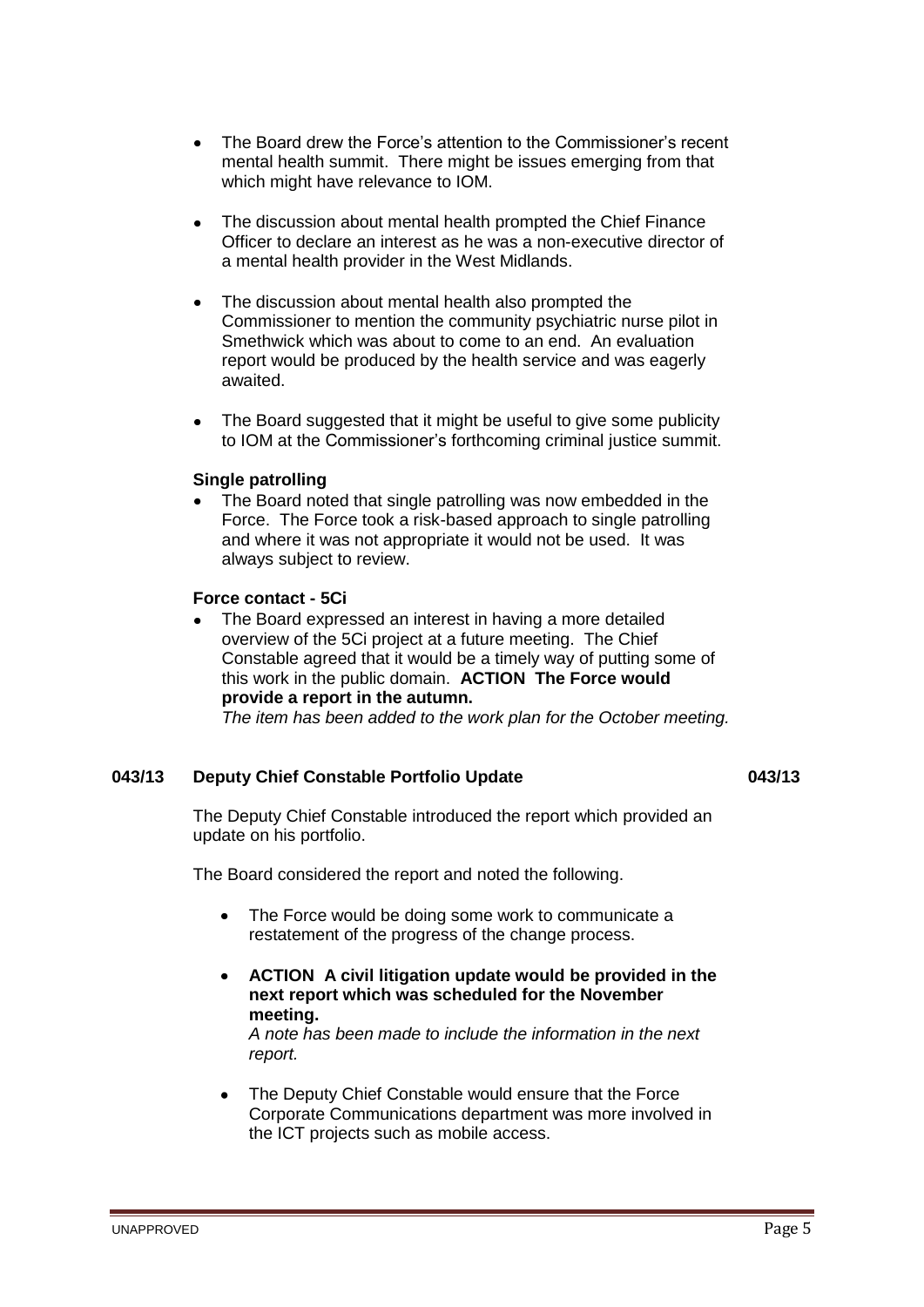# **044/13 West Midlands Safer Travel Plan 044/13**

Mark Wentzell introduced the report which provided information on the work being undertaken to produce a Safer Travel Plan for the West Midlands.

The Board considered the report and supported the work being undertaken, noting that the West Midlands Police and Crime Panel would be issuing a report following their consideration of the draft plan at the Panel meeting on 24 June 2013. A draft note of the expected areas for recommendations was shared with Board members.

# **ACTION Board members would let the Commissioner have any comments on the draft Safer Travel Plan and the Panel's areas for recommendations.**

*No comments had been received.* 

# **ACTION The Commissioner would respond to the Police and Crime Panel as soon as the report was received.**

*The final recommendations from the Police and Crime Panel were received on 16 July 2013 which the Commissioner has discussed with partners. The Safer Travel Plan will be considered again at the September meeting prior to final approval by the ITA at their 10 September meeting.*

# **045/13 Collaboration Update 045/13**

Jonathan Jardine introduced the report which provided an update on the current position of the bilateral collaboration with Staffordshire Police; other collaborations with West Midlands regional forces; other police collaboration activity; and potential future collaborative activity.

The Board considered the report and noted the following.

- There were no further details yet about the £50m innovation  $\bullet$ funding mentioned in the Comprehensive Spending Review statement. **ACTION The Board would be updated on the innovation funding once the details had been received.**
- That there were still concerns being raised about the National Police Air Service (NPAS), particularly about it already being over budget and the speed of deployment (as noted in paragraph 45 of the report). **ACTION The Force would prepare a report to be discussed at a future informal Group meeting of Board members on its views of the service.** *A note has been made to discuss this matter at the Group meeting on 15 November 2013.*

# **046/13 Outcomes from the Victims' Consultation 046/13**

Alethea Fuller introduced the report which provided an update on the results of the consultation on the establishment of structures to engage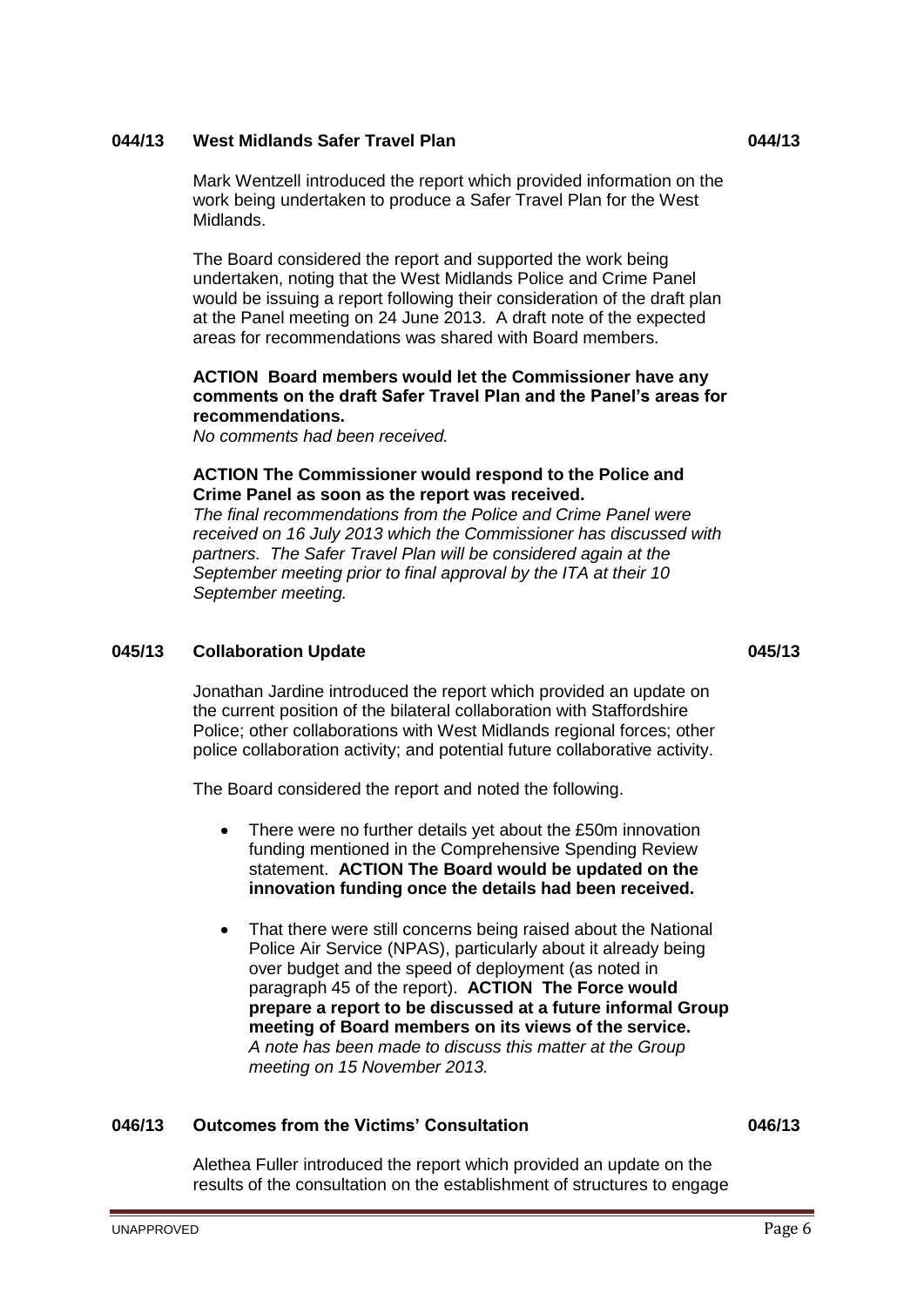with victims and allocate future funding.

The Board considered the report and supported option 1 which was to set up a West Midlands-wide structure, led by Victims Support, working with other voluntary, community and social enterprise (VCSE) organisations. **ACTION The Commissioner and Cath Hannon would explore this option further taking into account the concerns raised by some of VCSE organisations.**

# **047/13 Decision 047/13**

There were three draft decision for discussion:

# **a) West Midlands Police and Crime Commissioner – Redaction Policy**

The Commissioner introduced the report which sought the Board's comments on the Commissioner's proposed redaction policy. The purpose of the policy was to establish the general approach and principles to be applied in the redaction of information required under the Elected Local Policing Bodies (Specified Information) Order 2012.

The Board considered the report and supported the policy.

## **ACTION The Commissioner would make a formal decision to approve the policy.**

*The Commissioner made the decision on 3 July 2013. Decision WMPCC 025 2013 Redaction Policy can be found on the Commissioner's website [www.westmidlands-pcc.gov.uk](http://www.westmidlands-pcc.gov.uk/)*

# **b) Youth Consultation Structures**

The Commissioner introduced the report which sought the Board's comments on the draft process for youth consultation structures.

The Board considered the report and supported the proposed process.

## **ACTION The Commissioner would make a formal decision to approve the policy.**

*The Commissioner made the decision on 3 July 2013. Decision WMPCC 026 2013 Youth Consultation Structures can be found on the Commissioner's website [www.westmidlands-pcc.gov.uk](http://www.westmidlands-pcc.gov.uk/)*

# **c) Disposal of Property**

The Commissioner introduced the report which sought the Board's comment on the draft decision to dispose of nine houses.

The Board considered the report and supported the decision to dispose of the properties set out in the report.

# **ACTION The Commissioner would make a formal decision to dispose of the properties.**